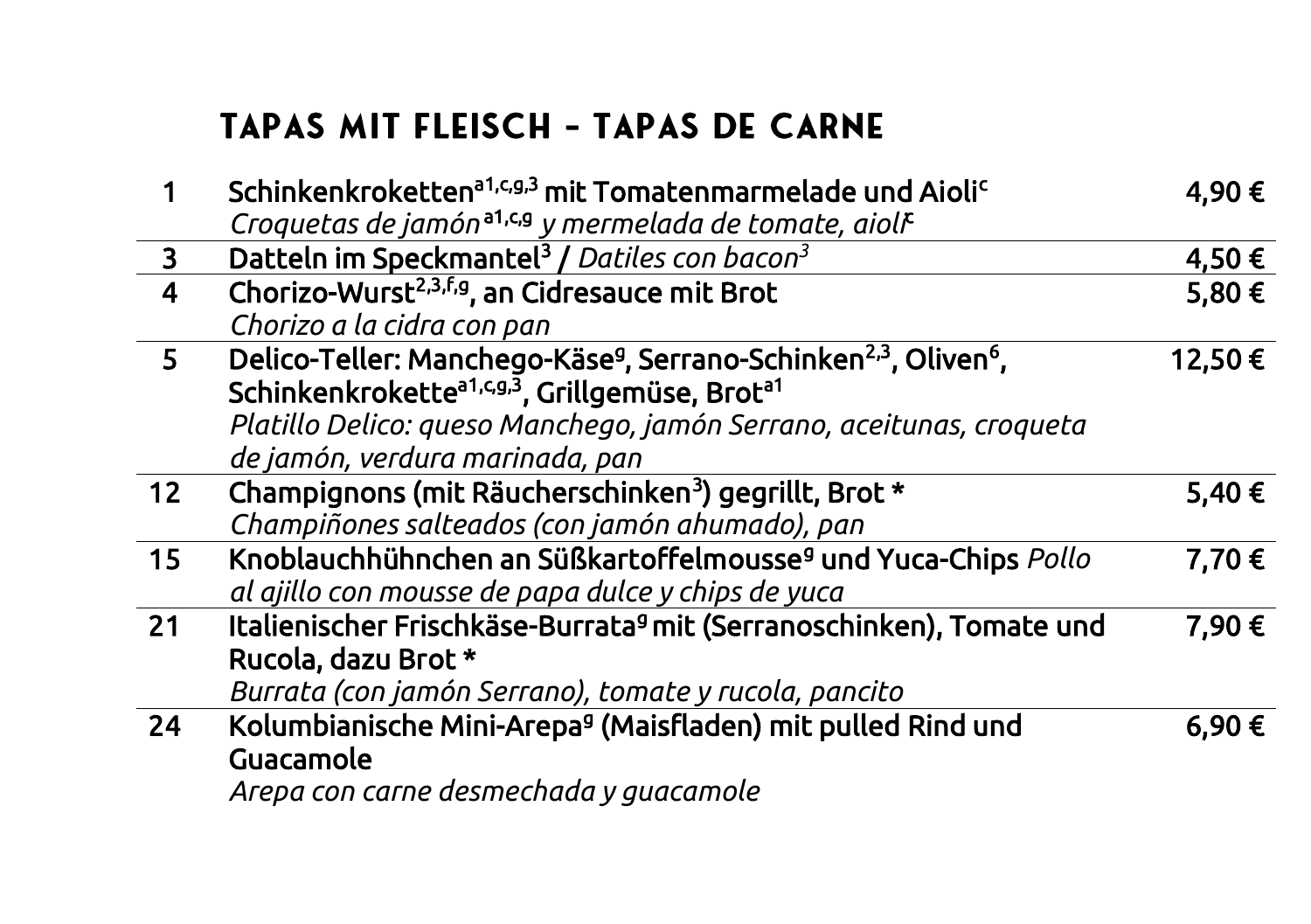#### TAPAS MIT FISCH ODER MEERESFRUECHTEN - TAPAS DEL MAR

| 6              | Gegrillter Lachs <sup>9</sup> im Sesammantel <sup>k</sup> an Maracuja-Soße, dazu<br>toskanisches Gemüse und gebratener Safranrisotto <sup>9</sup><br>Salmón en costra de sesamo, salsa de maracuya, verdura toscana y<br>risotto de azafrán tostado | 10,90€ |
|----------------|-----------------------------------------------------------------------------------------------------------------------------------------------------------------------------------------------------------------------------------------------------|--------|
| $\overline{7}$ | Gegrillter Oktopus <sup>n</sup> , grüne Spargelspitzen, Rosmarinkartoffeln,<br>Tomate und Aioli <sup>c</sup><br>Pulpo salteado con esparragos verdes, patatas al romero y aioli                                                                     | 8,90€  |
| 8              | Knoblauchgarnelen <sup>b</sup> mit Brot<br>Gambas al ajillo con pan                                                                                                                                                                                 | 14,90€ |
| 9              | "Chipirones fritos" <sup>n</sup> - kleine frittierte Calamares<br>Chipirones fritos                                                                                                                                                                 | 9,90€  |
| 10             | Kolumbianisches Garnelencocktail-"Ceviche"b,c<br>Ceviche de gambas colombiano -                                                                                                                                                                     | 12,90€ |
| 16             | Gegrillte Tintenfisch-Ringe <sup>n</sup> (natur) mit Knoblauch/Petersilie, dazu<br><b>Brot</b><br>Calamares salteados con ajo y perejíl                                                                                                             | 7,20€  |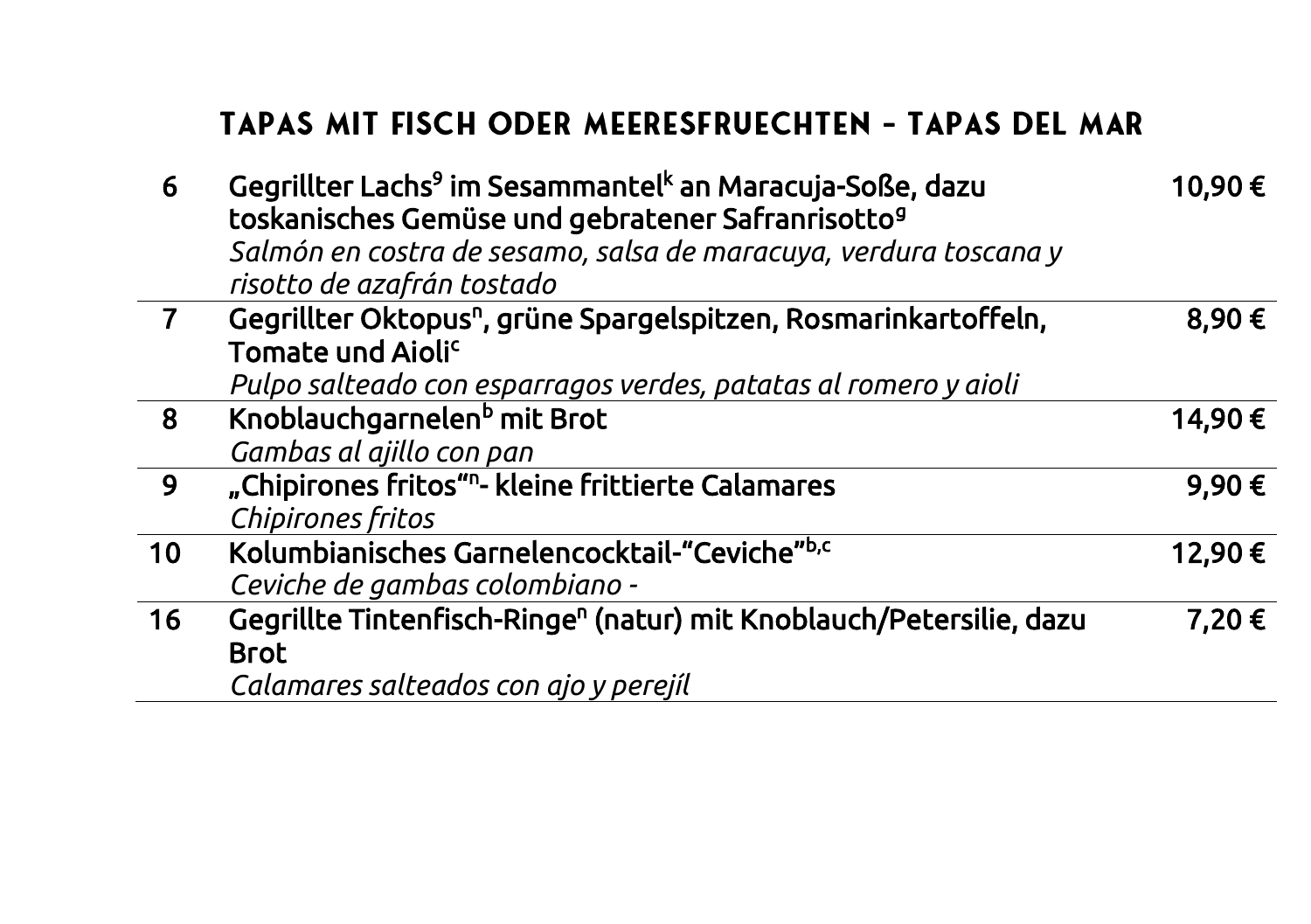## VEGETARISCHE TAPAS - TAPAS VEGETARIANAS

| $\overline{2}$ | Kartoffelecken mit würziger Tomatensauce und Aiolic<br>Patatas bravas                   | 4,50€ |
|----------------|-----------------------------------------------------------------------------------------|-------|
| 11             | Überbackene Auberginentürmchen <sup>g,h3</sup> (vegetarisch)                            | 5,20€ |
|                | Berengena a la parmesana                                                                |       |
| 13             | Grüne Mini-Paprika an Meersalz /                                                        | 5,20€ |
|                | Pimientos del Padrón (wenn saisonal vorhanden)                                          |       |
| 14             | Kolumbianische Mini-Arepa <sup>9</sup> (Maisfladen) mit Guacamole / Mini-               | 5,30€ |
|                | Arepa con Guacamole                                                                     |       |
| 19             | "Escalivada" <sup>a1</sup> -Ofengemüse mit karamellisiertem Ziegenkäse <sup>g</sup> auf | 4,90€ |
|                | getoastetem Brot / escalivada con queso cabra caramelizado sobre                        |       |
|                | pan                                                                                     |       |
| $\star$        | Siehe Nummer 12 (Champignons) und 21 (Burrata) – auch                                   |       |
|                | vegetarisch möglich                                                                     |       |